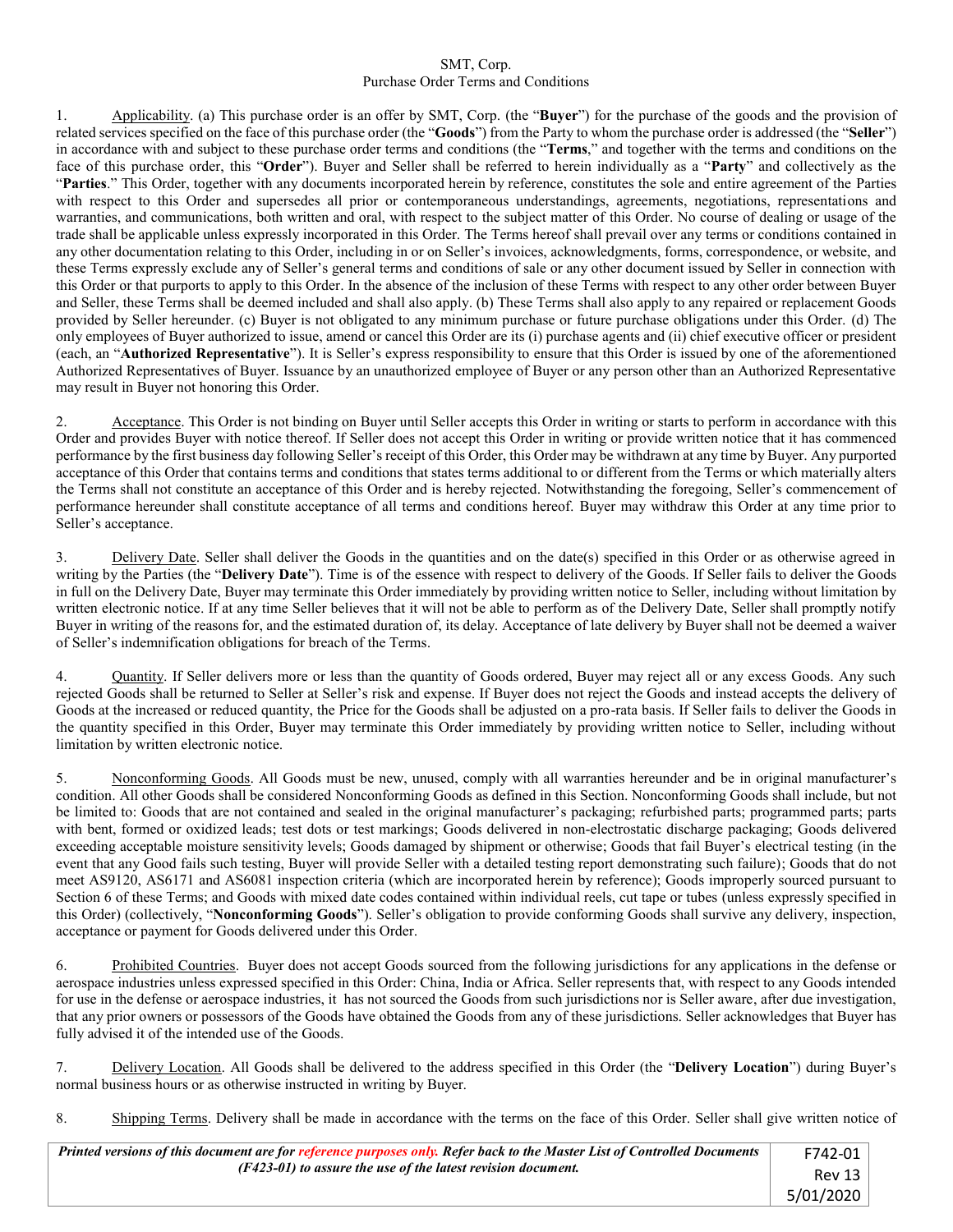shipment to Buyer when the Goods are delivered to a carrier for transportation. Seller shall provide Buyer with all shipping documents, including the commercial invoice, packing list, air waybill/bill of lading and any other documents necessary to release the Goods to Buyer, on the same business day Seller delivers the Goods to the transportation carrier. The Order number must appear on all shipping documents, shipping labels, bills of lading, air waybills, invoices, correspondence and any other documents pertaining to this Order. Seller is solely responsible for ensuring the accuracy of all customs documentation, including but not limited to, declared values and pro forma invoices. Buyer shall not accept invoices for shipping, customs or any other purpose which underrepresent the final cost of the Goods to the Buyer. Buyer maintains and carries insurance as set forth in the attached insurance binder. Seller shall have no obligation to insure a shipment under this Order unless specified on the face of this Order.

9. Title and Risk of Loss. Title passes to Buyer upon delivery of the Goods to the Delivery Location. Seller bears all risk of loss or damage to the Goods until delivery of the Goods to the Delivery Location.

10. Packaging. All Goods shall be packed for shipment according to Buyer's instructions or, if there are no instructions, in conformance with the terms of this Order and in a manner sufficient to ensure that the Goods are delivered in undamaged condition. Seller shall separately number all cases and packages, showing the corresponding number on invoices. An itemized packing slip bearing the purchaser order number shall be placed in each container.

11. Amendment and Modification. Buyer objects to any different or additional terms beyond the Terms presented herein. No change to this Order or additional term beyond these Terms is binding upon Buyer unless the amendment or document purporting to make such change: (a) is in writing, (b) specifically states that it amends this Order, and (c) is signed by an Authorized Representative of Buyer. Without limiting the foregoing, Seller shall not substitute any other goods for the Goods or change Seller's source of the Goods without Buyer's prior written authorization.

12. Source and Authenticity of Goods. If Seller is a Franchise/Authorized Distributor (as defined below), Seller represents and warrants that it is selling the Goods to Buyer as a Franchise/Authorized Distributor of the manufacturer of the Goods. Upon Buyer's request, Seller shall provide such documentation evidencing its status as a Franchise/Authorized Distributor in good standing with the manufacturer of the Goods to Buyer's reasonable satisfaction, otherwise Seller shall be deemed a Broker Distributor (as defined in Section 14 hereof). Seller shall immediately inform Buyer in writing in the event it is no longer a Franchise/Authorized Distributor for the manufacturer of the Goods. All Goods delivered under this Order shall be authentic and traceable to the original manufacturer. Seller shall provide authenticity and traceability records to Buyer upon request. Seller represents that it has established and maintains a material authenticity process that ensures that the requirements of this Section 12, or other authenticity requirements in this Order, are met. Seller's obligation to substantiate authenticity shall survive any delivery, inspection, acceptance or payment for Goods delivered under this Order. Seller shall immediately notify Buyer if Seller cannot provide Goods traceable to the original component manufacturer or the original equipment manufacturer. Upon receipt of such notification, Buyer reserves the right to terminate this Order at no cost to Buyer. For purposes of this Order, the term "**Franchise/Authorized Distributor**" shall mean Seller is authorized by an original component manufacturer to sell authentic products of that manufacturer to third parties within a specified distribution region and to provide the manufacturer's warranty on all such products.

13. Inspection and Rejection of Nonconforming Goods and Defective Goods. The Buyer has the right to inspect the Goods on or after the Delivery Date. Buyer, at its sole option, may inspect all or a sample of the Goods, and may reject all or any portion of the Goods if it determines in its sole discretion that the Goods are Nonconforming Goods or Defective Goods (as defined in Section 17 hereof). If Buyer rejects any portion of the Goods, Buyer has the right, effective upon written notice to Seller, to: (a) rescind this Order in its entirety and immediately receive a full refund for the Price paid, (b) accept the Goods at a reasonably reduced price, or (c) require replacement of the rejected Goods. If Buyer requires replacement of the Goods, Seller shall, at its expense, (i) immediately issue a return authorization number ("**RMA**"), (ii) replace the Nonconforming Goods or Defective Goods within such time frame as specified by Buyer, and (iii) timely pay for all related expenses, including, but not limited to, transportation charges for the return of the Nonconforming Goods or Defective Goods and the delivery of replacement Goods. If Seller fails to timely deliver replacement Goods, Buyer may elect to replace the Goods with goods from a third party, charge Seller the cost thereof, and terminate this Order for cause pursuant to Section 22. Any and all costs and expenses incurred by Buyer in obtaining such replacement goods (including delivery and performance) shall be set off against any moneys due or to become due to Seller or shall be recoverable as damages hereunder. Any inspection or other action by Buyer under this Section 13 shall not reduce or otherwise affect Seller's obligations under this Order, and Buyer shall have the right to conduct further inspections after Seller has carried out its remedial actions. Buyer's acceptance of any Goods of a nonconforming or defective nature shall not bind Buyer to accept future shipments of Nonconforming Goods or Defective Goods, nor deprive Buyer of the right to return Nonconforming Goods or Defective Goods already accepted or received thereafter. All testing of Goods may be done by Buyer in its facilities or sent to a third-party test facility, in the sole determination of Buyer, and Seller shall accept all test results arising out of testing done in accordance with applicable standards/certifications.

14. Suspect, Fraudulent, Unapproved, Suspect Unapproved or Counterfeit Goods. Buyer's purchasing policy strictly adheres to AS9120 and AS6081 standards and all Goods must meet AS9120 and AS6081 inspection criteria. Goods that are Suspect, Fraudulent, Unapproved, Suspect Unapproved or Counterfeit, as defined in this Section, do not meet AS9120 and AS6081 inspection criteria and Seller shall not furnish such goods to Buyer under this Order. In the event that Buyer determines in good faith that the Goods delivered under this Order are Suspect, Fraudulent, Unapproved, Suspect Unapproved and/or Counterfeit, Seller shall (a) immediately, upon request of Buyer, disclose to Buyer in writing the source(s) of the Goods, providing all contact information for the supplier(s) accompanied by all of Seller's purchase information for the Goods from such supplier(s), (b) be liable to Buyer for the return of the Price, (c) be liable to Buyer and its customer for all costs and expenses incurred relating to the removal and replacement of such Goods, including without limitation Buyer's and its customer's external and

| Printed versions of this document are for reference purposes only. Refer back to the Master List of Controlled Documents |                |  |  |  |  |
|--------------------------------------------------------------------------------------------------------------------------|----------------|--|--|--|--|
| (F423-01) to assure the use of the latest revision document.                                                             | Rev 13 $\vert$ |  |  |  |  |
|                                                                                                                          | 5/01/2020      |  |  |  |  |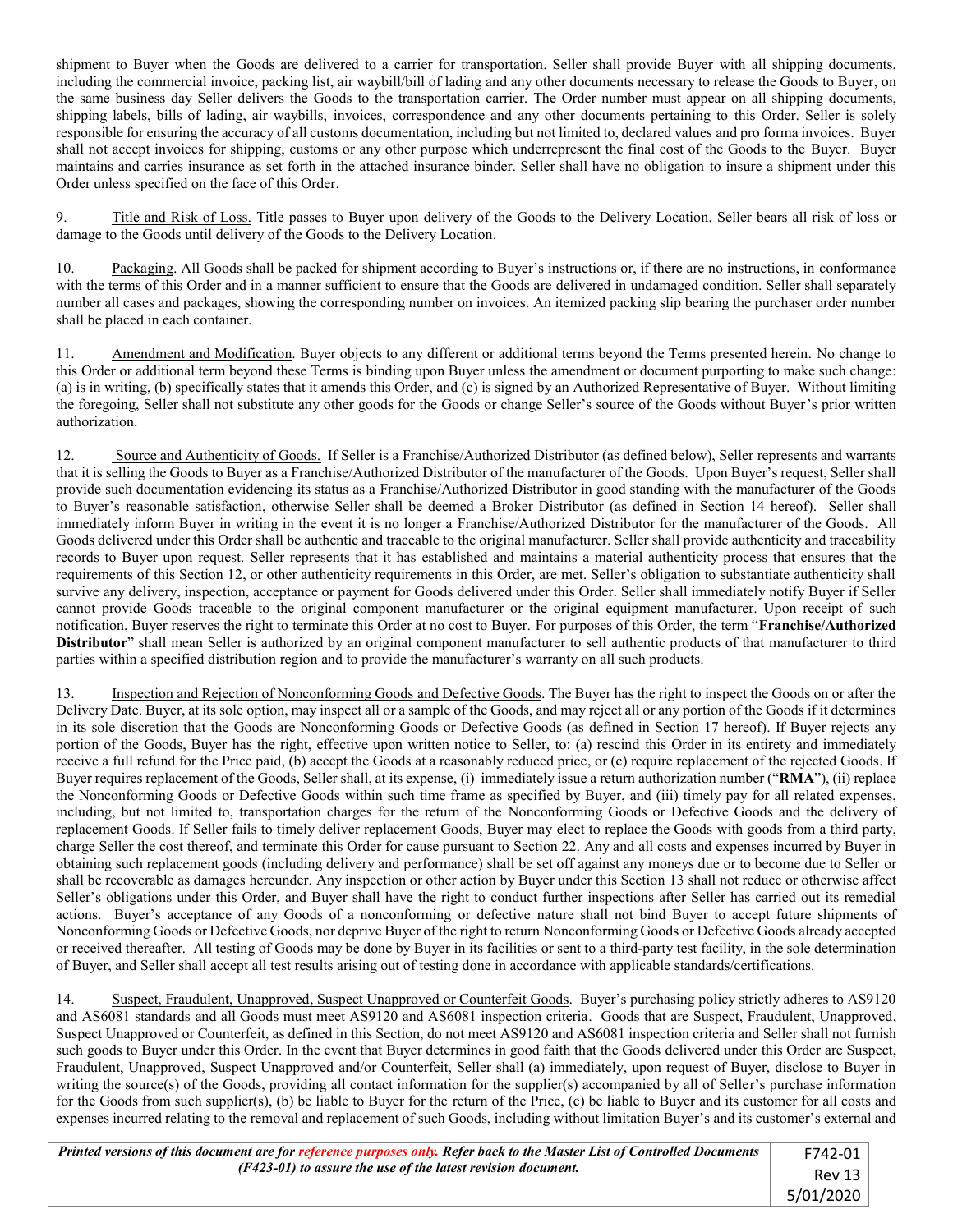internal costs of removing such Goods, acquiring replacement goods, and/or reinstallation of conforming Goods after such Goods have been exchanged, (d) be liable to Buyer for all internal and external costs and expenses incurred for any testing or validation necessitated by the delivery of such Goods, and (e) be liable to Buyer for all costs relating to the shipping of such Goods for testing, destruction, confiscation, reporting or otherwise. Upon receipt of any Suspect, Fraudulent, Unapproved or Counterfeit Goods, Buyer may, in its sole discretion, (i) seize, quarantine, or otherwise impound such Goods, (ii) surrender such Goods to the appropriate federal or state authorities for confiscation and/or destruction, (iii) file a Government Industry Data Exchange Program ("**GIDEP**") alert when applicable, and (iv) file a complaint with ERAI, Inc. against any provider or sub-provider of such Goods when applicable. Buyer's remedies described herein shall not be limited by any other Term in this Order and are in addition to any remedies Buyer may have at law, equity or otherwise under this Order. For purposes of this Order: "**Suspect**" shall mean any Goods in which there is an indication that it may have been misrepresented by the supplier or manufacturer and may meet the definition of Fraudulent Goods or a Counterfeit Goods; "**Fraudulent**" shall mean any Good that Seller has misrepresented to Buyer as meeting Buyer's stated requirements; "**Unapproved**" shall mean any Goods that were not produced or maintained in accordance with approved or acceptable data and applicable statutory, regulatory and Buyer's requirements; "**Suspected Unapproved**" shall mean any Goods in which there is objective and credible evidence indicating that the Goods are likely unapproved or counterfeit goods; "**Counterfeit**" shall mean any Goods that are confirmed to be a copies, imitations, or substitutes that have been represented, identified, packaged or marked as genuine, and/or altered by a source without legal right to do so and with intent to mislead, deceive or defraud; and "**Broker Distributor"** shall mean a type of independent distributor that works in a "Just in Time" environment, who searches the industry and locates parts that meet customer target prices and other customer requirements, and does not have contractual agreements or obligations with an original component manufacturer.

15. Price and Payment. The price and payment terms of the Goods is stated on the face of this Order (the "**Price**"). Unless otherwise specified on the face of this Order, the Price includes all packaging, transportation costs to the Delivery Location, insurance, customs duties and fees and applicable taxes, including, but not limited to, all sales, use or excise taxes. Seller is solely responsible for its payment to proper taxing authorities for all of its sales, use and similar taxes. No increase in the Price is effective, whether due to increased material, labor or transportation costs or otherwise, without the prior written consent of Buyer. Seller represents that the Price is no higher than prices charged for goods and services provided on similar terms and conditions to other purchasers and that the Price complies with applicable government regulations in effect at the time of Order placement and as of the Delivery Date. Seller shall provide notice of the cash-on-delivery Price to Buyer via email or facsimile no less than seven (7) business days prior to the Delivery Date. Payment to Seller is contingent upon Buyer's receipt and acceptance of the Goods on the Delivery Date and at the Delivery Location, subject to Sections 12, 13, 14 and 17 hereof.

16. Set-off. Without prejudice to any other right or remedy it may have, Buyer reserves the right to set off at any time any amount owing to it by Seller against any amount payable by Buyer to Seller.

17. Warranties. Seller warrants to Buyer that all Goods and parts of Goods will: (a) be free from any defects in quality, workmanship, material and/or design, as applicable; (b) strictly conform to applicable descriptions, specifications, drawings, designs, samples, Seller's promises and representations, and all requirements specified by Buyer in this Order; (c) be fit for their intended purpose and operate or be usable as intended; (d) be merchantable; (e) not constitute Suspect, Fraudulent, Unapproved or Counterfeit Goods; (f) be free and clear of all liens, security interests or other encumbrances; (g) not infringe or misappropriate any third party's patent or other intellectual property rights; (g) carry the original manufacturer's warranty, (i) not experience data integrity, undetected data loss, or related issues, and shall conform with any other related requirements specified in this Order; (j) to the extent the Goods include software code, contain no harmful or malicious code; (k) comply with all licensing agreements applicable to any third-party code included in the Goods (all of which Seller shall advise Buyer of in writing with its acceptance of this Order); (1) not be subject to claims by authors to moral rights in the Goods, to the extent permitted by law; and (m) meet the original manufacturer's published specifications at the time of the original manufacturing for a minimum of sixty (60) days following the Delivery Date (or such longer period as required on the face of this Order). Seller further warrants it has full right power and authority to sell and transfer title to all Goods. Any Goods that do not meet the foregoing warranties shall be defective Goods ("**Defective**  Goods"). These warranties survive any delivery, inspection, acceptance or payment of or for the Goods by Buyer. These warranties are cumulative and in addition to any other warranty provided by law or equity. Any applicable statute of limitations runs from the date of Buyer's discovery of the noncompliance of the Goods with the foregoing warranties. Notwithstanding the foregoing, there shall be no time limit on Seller's warranty of Goods, and Seller's warranty shall not expire, that are found to be Counterfeit Goods. If Buyer gives Seller notice of noncompliance with this Section 17, Buyer may, at its sole option, require Seller to: (a) immediately refund the Price paid in full or (b) replace or repair the Nonconforming Goods or Defective Goods at Seller's own cost and expense within such time frame as specified by Buyer, and pay for all related expenses, including, but not limited to, transportation charges for the return of the Nonconforming Goods or Defective Goods to Seller and the delivery of repaired or replacement Goods to Buyer.

18. General Indemnification; Limitation of Liability. Seller shall defend, indemnify and hold harmless Buyer, its parents, subsidiaries, affiliates, successors, assigns and customers and, with respect to each of the foregoing, their respective directors, managers, officers, shareholders, members, employees, affiliates and customers (collectively, "**Indemnitees**") against any and all loss, injury, death, damage, liability, claim, deficiency, action, judgment, interest, award, penalty, fine, cost or expense, including attorney and professional fees and costs, and the cost of enforcing any right to indemnification hereunder and the cost of pursuing any insurance providers (collectively, "**Losses**") arising out of, related to or occurring in connection with: (a) the products purchased from Seller, (b) Seller's negligence or willful misconduct, or (c) any breach of this Order. Seller shall not enter into any settlement without Buyer's or all Indemnitees' prior written consent. Buyer reserves the right to charge Seller for any loss, expenses (including reasonable attorneys' fees) or damage sustained as a direct or indirect result of Seller's failure to deliver conforming Goods or for any other breach of this Order, including without limitation Buyer's expenses incurred in connection with the purchase of substitute goods, incidental damages and consequential damages resulting from Seller's failure(s) or

| Printed versions of this document are for reference purposes only. Refer back to the Master List of Controlled Documents |           |  |  |  |  |  |
|--------------------------------------------------------------------------------------------------------------------------|-----------|--|--|--|--|--|
| (F423-01) to assure the use of the latest revision document.                                                             |           |  |  |  |  |  |
|                                                                                                                          | 5/01/2020 |  |  |  |  |  |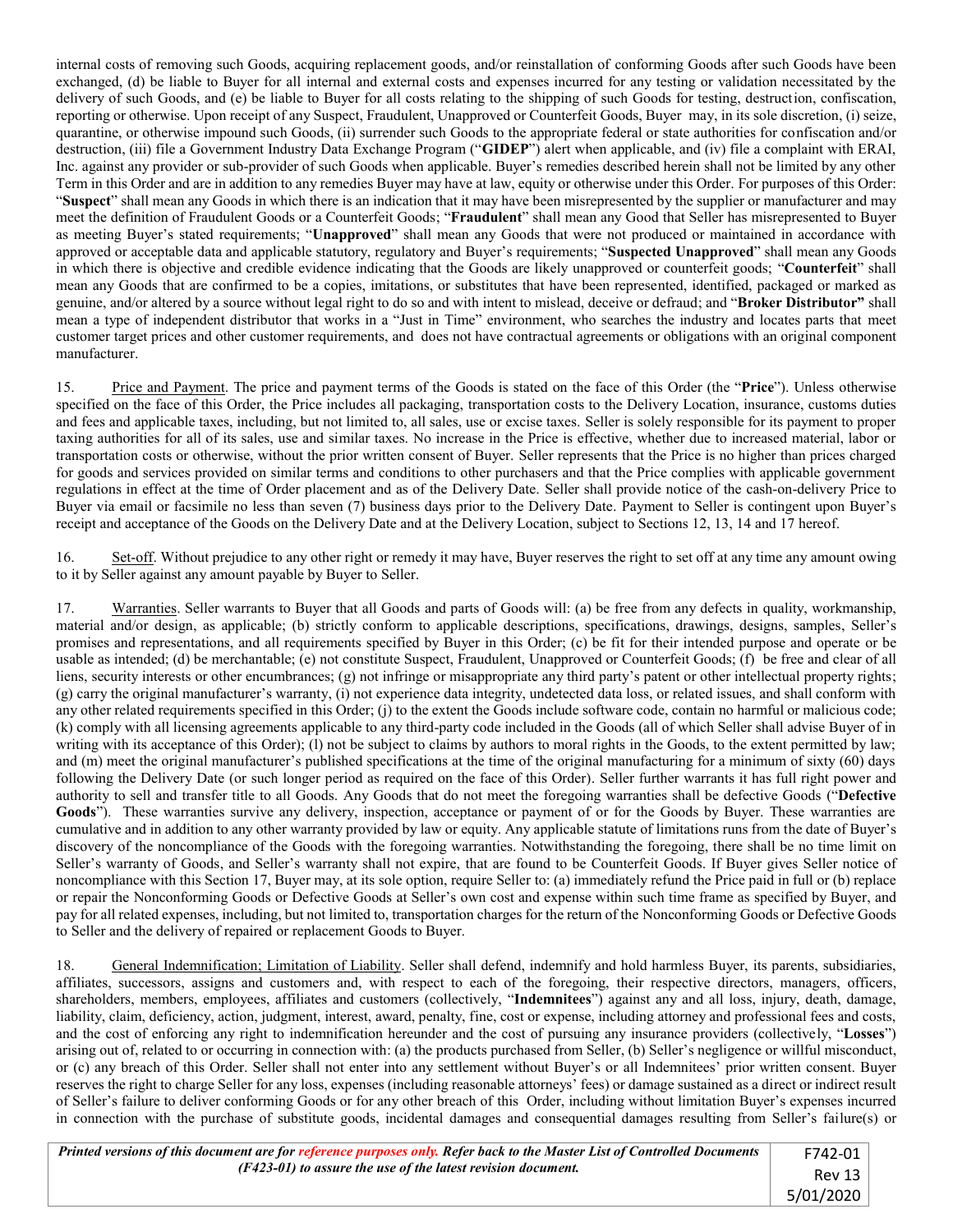## breach(es).

19. Intellectual Property Indemnification. Seller shall, at its expense, defend, indemnify and hold harmless Buyer and any Indemnitee against any and all Losses arising out of or in connection with any claim that Buyer's or any Indemnitee's use or possession of the Goods infringes or misappropriates the patent, copyright, trade secret or other intellectual property right of any third party. If the use or sale of any item with respect to which Seller indemnifies an Indemnitee is enjoined as a result of such a claim, Seller, at its expense, shall obtain the right for Buyer to use and sell said items or shall substitute equivalent items meeting the specifications and requirements of this Order. In no event shall Seller enter into any settlement without Buyer's or all Indemnitees' prior written consent.

20. Insurance. Seller shall, at its own expense, maintain and carry insurance in full force and effect which includes, but is not limited to, commercial general liability (including product liability) with financially sound and reputable insurers in a sum sufficient to fund its indemnification obligations hereunder. Upon Buyer's request, Seller shall provide Buyer with a certificate of insurance from Seller's insurer evidencing the insurance coverage specified in this Order. Except where prohibited by law, Seller shall require its insurer to waive all rights of subrogation against Buyer's insurers and Buyer or the Indemnitees.

21. Compliance with Law. Seller represents and warrants that it shall comply with all foreign and U.S. federal, state and local laws, regulations, rulings and ordinances applicable to this Order. Seller has obtained and shall maintain in effect all licenses, permissions, authorizations, consents and permits that it needs to carry out its obligations under this Order. In the event that Seller fails to obtain and/or maintain such licenses, permissions, authorizations, consents and permits, Seller shall immediately inform Buyer thereof by written notice, as soon as practicable. Seller shall comply with all export and import laws of all countries involved in the sale of Goods under this Order. Seller assumes all responsibility for shipments of Goods requiring any government import clearance. Buyer may terminate this Order if any government authority imposes antidumping duties, countervailing duties or any retaliatory duties on the Goods.

22. Termination. In addition to any remedies that may be provided under these Terms, Buyer may terminate this Order with immediate effect upon written notice to the Seller, with or without cause, either before or after the acceptance of the Goods, if Seller has not performed or complied with the Order, in whole or in part. As used herein, the term "**cause**" shall include, without limitation: (a) any breach by Seller of this Order; or (b) if the Seller becomes insolvent, files a petition for bankruptcy or commences or has commenced against it proceedings relating to bankruptcy, receivership, reorganization or assignment for the benefit of creditors. If Buyer terminates this Order for any reason, then (a) Seller's sole and exclusive remedy is payment for the Goods received and accepted by Buyer prior to the termination, and (b) Seller shall immediately refund to Buyer the Price paid for all Goods not accepted by Buyer. Seller's warranties shall survive termination of this Order.

23. Records and Inspections. Seller shall (1) provide to Buyer, Buyer's customers, and all applicable regulatory authorities and their respective representatives and agents, access at all reasonable times, and without additional charge, to Seller's facilities, and shall provide all cooperation and assistance to Buyer to access Seller's subcontractors' facilities and the facilities of all suppliers in the source of the Goods, in connection with the performance of this Order for inspection, and shall provide all tools, facilities, and assistance reasonably necessary for inspection relating to the performance of this Order; and (2) maintain complete and accurate records relating to this Order (including but not limited to records required to be kept pursuant to AS9120) for a period of twenty (20) years after completion of this Order or as otherwise specified in this Order, and shall make such records available to Buyer upon request at no cost to Buyer.

24. Waiver. No waiver by any Party of any of the provisions of this Order shall be effective unless explicitly set forth in writing and signed by the Party so waiving. Except as otherwise set forth in this Order, no failure to exercise, or delay in exercising, any right, remedy, power or privilege arising from this Order shall operate or be construed as a waiver thereof or of any other right, remedy, power or privilege hereunder, nor shall any single or partial exercise of any right, remedy, power or privilege hereunder preclude any other or further exercise thereof or the exercise of any other right, remedy, power or privilege.

25. Confidential Information. All non-public, confidential or proprietary information of the Buyer, including, but not limited to, specifications, samples, designs, plans, drawings, documents, data, business operations, manufacturing processes, testing processes, customer and supplier information, financials, pricing, discounts or rebates, disclosed by Buyer to Seller, whether disclosed orally or disclosed or accessed in written, electronic or other form or media, and whether or not marked, designated or otherwise identified as "confidential," contained in or otherwise disclosed in connection with this Order is confidential, solely for the use of performing this Order and may not be disclosed or copied, or used for any other purpose, unless authorized by Buyer in a prior writing. Upon Buyer's request for any reason, Seller shall promptly and at its sole cost return all documents and other materials received from Buyer, including without limitation any and all confidential information of the kind referenced in this Section 25. Buyer shall be entitled to injunctive relief for any violation of this Section 25. This Section 25 shall not apply to information that is: (a) in the public domain, (b) known to the Seller at the time of disclosure, or (c) rightfully obtained by the Seller on a non-confidential basis from a third party.

26. Assignment. Seller shall not assign, transfer, delegate or subcontract any of its rights or obligations under this Order, without the prior written consent of Buyer. Any purported assignment, transfer, delegation or subcontract in violation of this Section 26 shall be null and void. No assignment, transfer, delegation or subcontract shall relieve the Seller of any of its obligations hereunder. Buyer may at any time assign, transfer, delegate or subcontract any or all of its rights or obligations under this Order without Seller's prior written consent.

27. Third Party Beneficiaries. The Parties hereby designate the Buyer and its parents, subsidiaries, affiliates, and customers as third-party beneficiaries of this Order having the right to enforce the Terms hereof.

| Printed versions of this document are for reference purposes only. Refer back to the Master List of Controlled Documents | F742-01 i      |
|--------------------------------------------------------------------------------------------------------------------------|----------------|
| (F423-01) to assure the use of the latest revision document.                                                             | Rev 13 $\vert$ |
|                                                                                                                          | 5/01/2020      |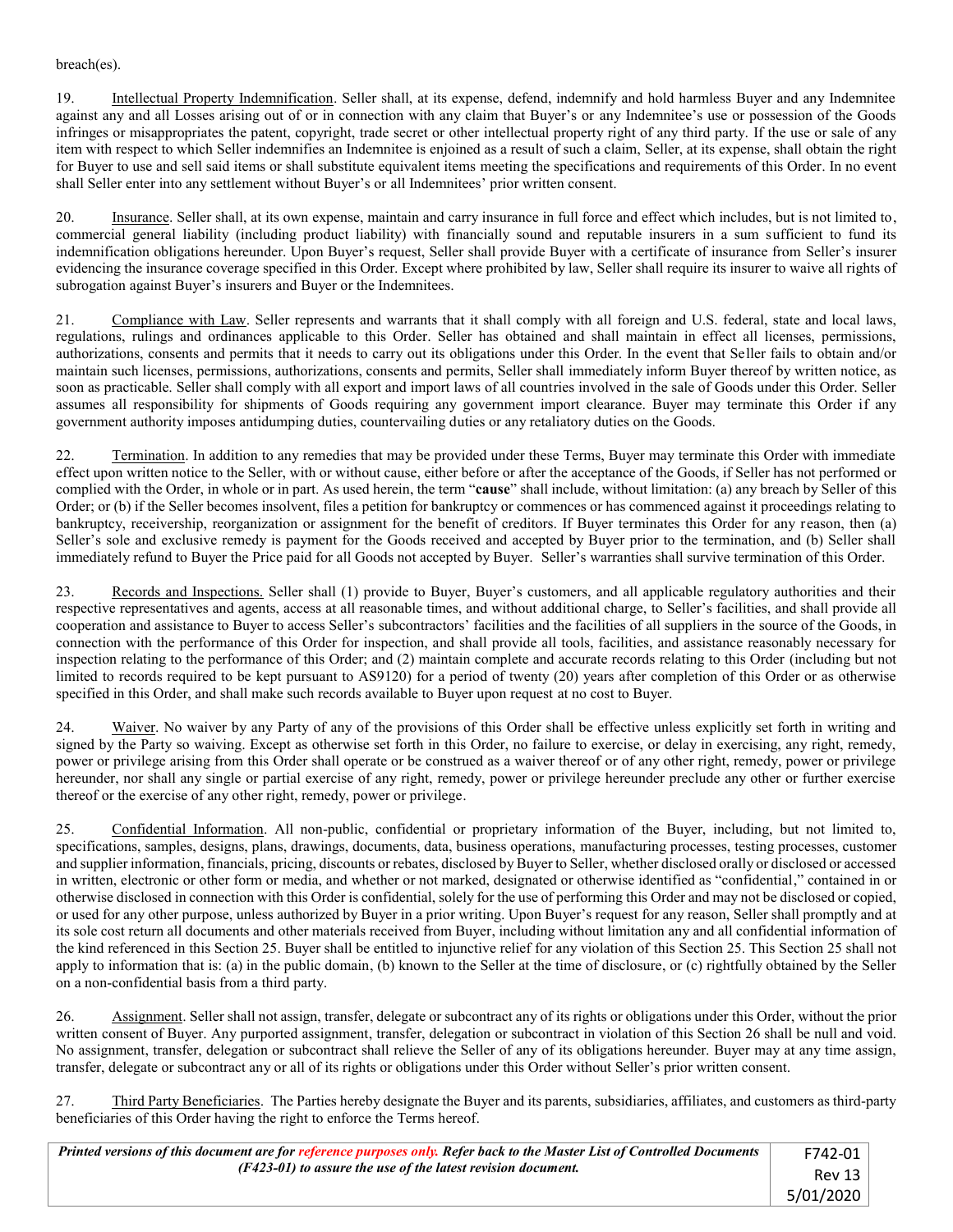28. Relationship of the Parties. The relationship between the Parties is that of independent contractors. Nothing contained in this Order shall be construed as creating any agency, partnership, joint venture or other form of joint enterprise, employment or fiduciary relationship between the Parties, and neither Party shall have authority to contract for or bind the other Party in any manner whatsoever. No relationship of exclusivity shall be construed from this Order. Though Seller or its representatives or agents may perform services for Buyer in connection with performance hereunder, no agent, representative or employee of Seller shall be considered to be an agent, representative or employee of Buyer.

29. Governing Law. All matters arising out of or relating to this Order shall be governed by and construed in accordance with the internal laws of the State of Connecticut, United States without giving effect to any choice or conflict of law provision or rule (whether of the State of Connecticut or any other jurisdiction) that would cause the application of the laws of any jurisdiction other than those of the State of Connecticut, and expressly excluding the United Nations Convention on Contracts for the International Sale of Goods, 1980, as amended.

30. Submission to Jurisdiction. Any legal suit, action or proceeding arising out of or relating to this Order shall be instituted in the federal courts of the United States of America or the courts of the State of Connecticut in each case located in the County of Fairfield, State of Connecticut, and each Party irrevocably submits to the exclusive jurisdiction of such courts in any such suit, action or proceeding.

31. Cumulative Remedies. The rights and remedies under this Order are cumulative and are in addition to and not in substitution for any other rights and remedies available at law or in equity or otherwise.

32. Notices. All notices, requests, consents, claims, demands, waivers and other communications hereunder (each, a "**Notice**") shall be in writing and addressed to the Parties at the addresses set forth on the face of this Order or to such other address as may be designated by the receiving Party in writing. All Notices shall be delivered by personal delivery, nationally recognized overnight courier (with all fees pre-paid), facsimile (with confirmation of transmission) or certified or registered mail (in each case, return receipt requested, postage prepaid). Except as otherwise provided in this Order, a Notice is effective only: (a) upon receipt of the receiving Party, and (b) if the Party giving the Notice has complied with the requirements of this Section 32.

33. Severability. If any term or provision of this Order is invalid, illegal or unenforceable in any jurisdiction, such invalidity, illegality or unenforceability shall not affect any other term or provision of this Order or invalidate or render unenforceable such term or provision in any other jurisdiction.

34. Survival. Provisions of this Order which by their nature should apply beyond their terms will remain in force after any termination or expiration of this Order.

35. Attorneys' Fees. In the event of a dispute between Seller and Buyer, Seller shall reimburse Buyer for all of Buyer's attorneys' fees and court costs in any action or proceeding to enforce or interpret this Order.

36. Interpretation. Captions and headings used herein are for convenience only. The terms "Buyer" and "Seller" and any pronouns referring thereto as used herein shall be construed in the masculine, feminine or neuter form, as context may require. Singular usage of "Buyer," "Seller," and pronouns referring thereto shall include the plural form thereof; plural usage of "Buyer," "Seller," and pronouns referring thereto shall include the singular form thereof.

| Printed versions of this document are for reference purposes only. Refer back to the Master List of Controlled Documents | F742-01   |
|--------------------------------------------------------------------------------------------------------------------------|-----------|
| (F423-01) to assure the use of the latest revision document.                                                             | Rev 13    |
|                                                                                                                          | 5/01/2020 |